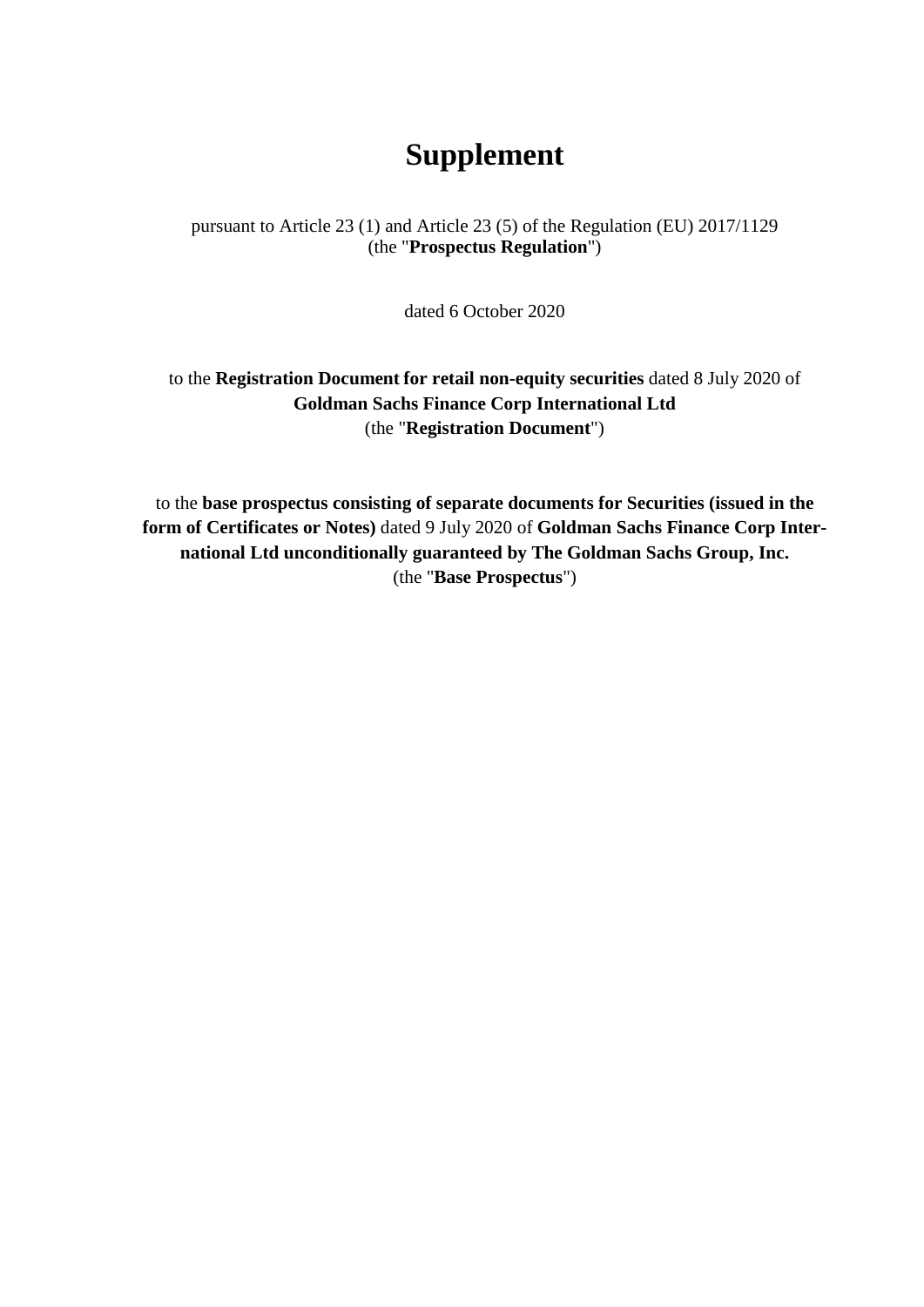## **Documents to be supplemented:**

Documents to be supplemented are:

- (i) the Registration Document as part of the Base Prospectus and
- (ii) the Base Prospectus composed of the Registration Document and the Securities Note for Securities (issued in the form of Certificates or Notes) dated 9 July 2020 of Goldman Sachs Finance Corp International Ltd unconditionally guaranteed by The Goldman Sachs Group, Inc.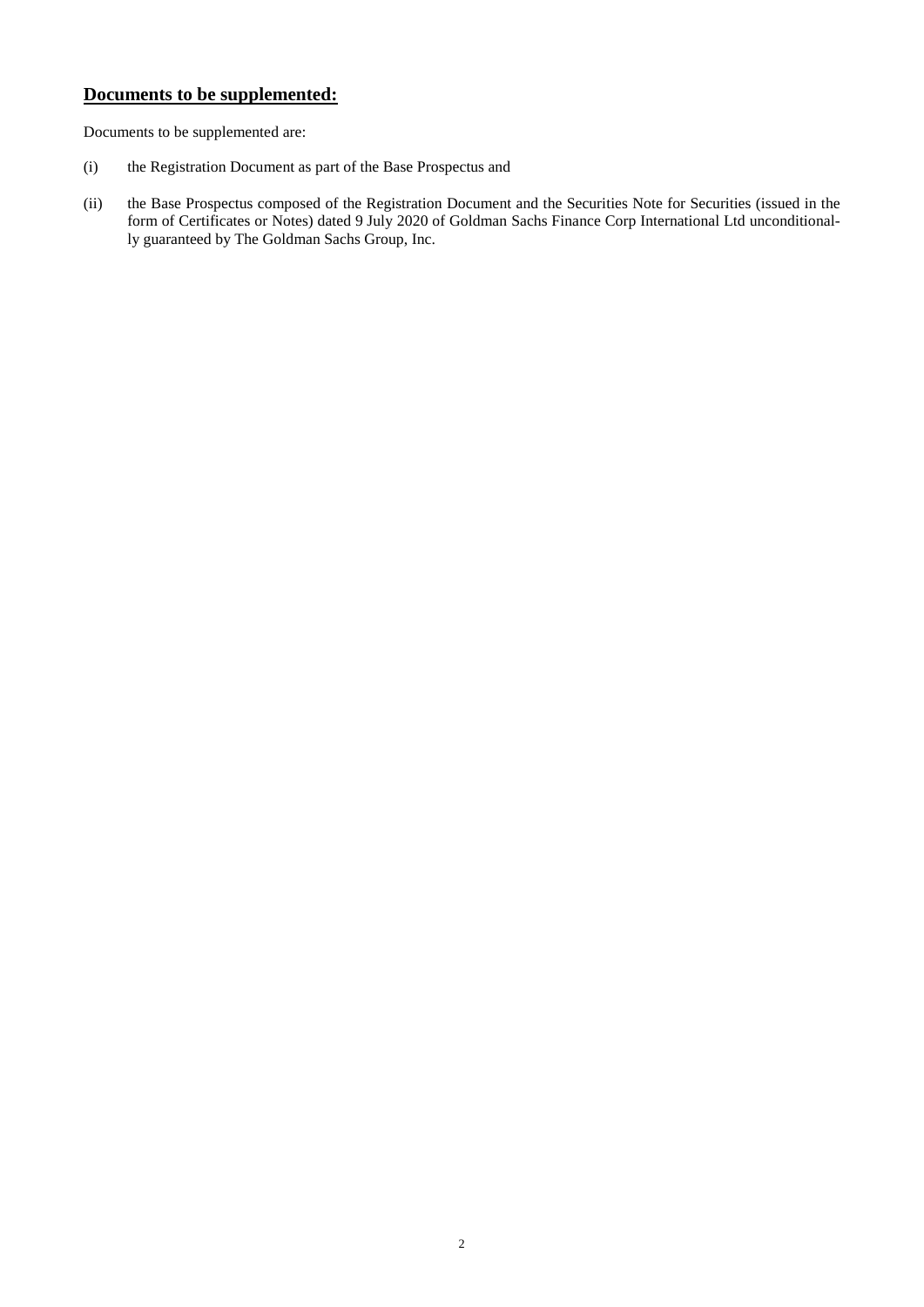The significant new factor resulting in this supplement (the "**Supplement**") is the publication of the unaudited semiannual financial statements of Goldman Sachs Finance Corp International Ltd for the period ended 30 June 2020 for the first half of the financial year 2020 on 30 September 2020.

Due to this Supplement the information contained in the Registration Document shall be supplemented as follows:

*1. In the Registration Document the second paragraph under "IV. Trend information" in the section "C. Information about Goldman Sachs Finance Corp International Ltd" on page 11 shall be replaced by the following information:* 

"Since the end of the last financial period for which financial information has been published (30 June 2020) to the date of the supplement to the Registration Document dated 6 October 2020, there has been no significant change in the financial performance of GSFCI."

*2. In the Registration Document after the first paragraph of subsection "3. Auditing of historical financial information" under "VI. Financial information concerning GSFCI's assets and liabilities, financial position and profit and losses" of section "C. Information about Goldman Sachs Finance Corp International Ltd" on page 13 the following paragraph shall be added:*

"The financial information of GSFCI for the first half of the financial year 2020 has not been audited."

*3. In the Registration Document subsection "5. Significant change in GSFCI's financial position" under "VI. Financial Information concerning the GSFCI's assets and liabilities, financial position and profit and losses" of section "C. Information about Goldman Sachs Finance Corp International Ltd" on page 13 shall be replaced as follows:* 

## "**5. Significant change in GSFCI's financial position**

There has been no significant change in the financial position of GSFCI since 30 June 2020. "

*4. In the Registration Document after the subsection "6. Statements in relation to prospects and financial or trading position" under "VI. Financial Information concerning the GSFCI's assets and liabilities, financial position and profit and losses" of section "C. Information about Goldman Sachs Finance Corp International Ltd" on page 14 the following subsection shall be added:* 

## "**7. Unaudited interim financial statements for the period ended 30 June 2020**

The financial information of GSFCI for the first half of the financial year 2020 ("**GSFCI's Semi-Annual Financial Statements 2020**") is incorporated by reference pursuant to Article 19 of the Prospectus Regulation (detailed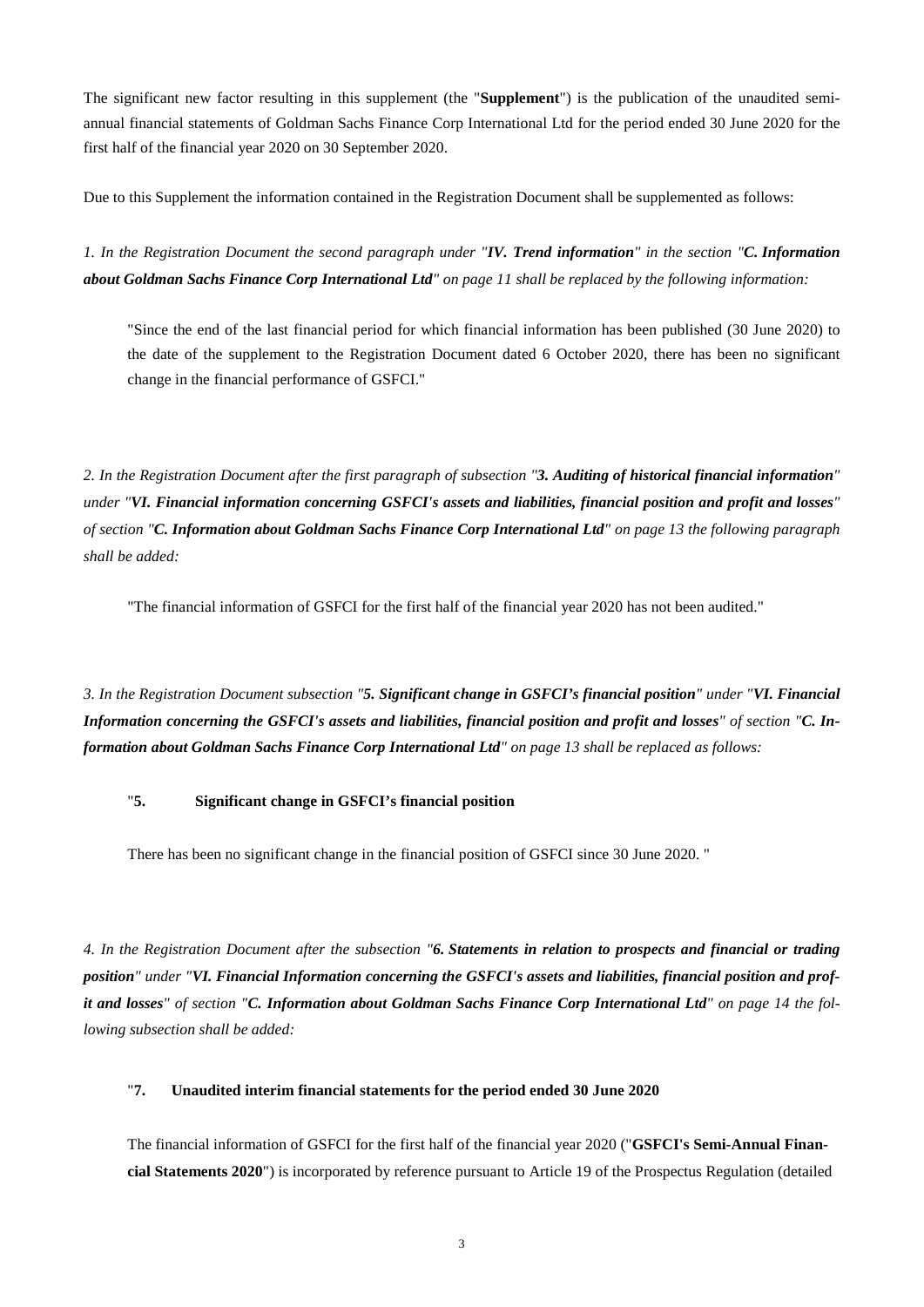information about the pages in the financial statements can be found in section "IX. Information incorporated by reference")."

*5. In the Registration Document under "VIII. Documents available" in section "C. Information about Goldman Sachs Finance Corp International Ltd" on page 14 the following point shall be added at the end of the list:* 

["-](http://-/) the Semi-Annual Financial Statements 2020 of Goldman Sachs Finance Corp International Ltd: [https://www.goldmansachs.com/investor-relations/financials/current/subsidiary-financial-info/gsfci/gsfci-](https://www.goldmansachs.com/investor-relations/financials/current/subsidiary-financial-info/gsfci/gsfci-30-june-2020-financial-statements.pdf)[30-june-2020-financial-statements.pdf."](https://www.goldmansachs.com/investor-relations/financials/current/subsidiary-financial-info/gsfci/gsfci-30-june-2020-financial-statements.pdf) 

*6. In the Registration Document the following point shall be added at the end of the list in subsection "1. Documents" under "IX. Information Incorporated by reference" of section "C. Information about Goldman Sachs Finance Corp International Ltd" on page 15:* 

["-](http://-/) GSFCI's Semi-Annual Financial Statements 2020"

*7. In the Registration Document the following rows shall be added at the end of the list in subsection "2. Information" under "IX. Information Incorporated by reference" of section "C. Information about Goldman Sachs Finance Corp International Ltd" on pages 15 et seq.:* 

| $\mathbf{H}$                                                |                                                                                              |            |
|-------------------------------------------------------------|----------------------------------------------------------------------------------------------|------------|
| From the GSFCI's Semi-Annual Financial<br>Statements 2020** |                                                                                              |            |
| Management Report for the Interim Financial<br>year $2020$  | pages $3-4$<br>(except for section Principal<br><i>Risks and Uncertainties on</i><br>page 4) | VI.7. / 14 |
| Profit and Loss Account                                     | page 5                                                                                       | VI.7. / 14 |
| <b>Balance Sheet</b>                                        | page 6                                                                                       | VI.7. / 14 |
| Statement of Changes in Equity                              | page 7                                                                                       | VI.7. / 14 |
| <b>Statement of Cash Flows</b>                              | page 7                                                                                       | VI.7. / 14 |
| Notes to the Financial Statements                           | pages 8 - 15                                                                                 | VI.7. / 14 |

\*\* The page numbers referenced above in relation to GSFCI's Semi-Annual Financial Statements 2020 relate to the order in which the pages appear in the PDF version of such document.

"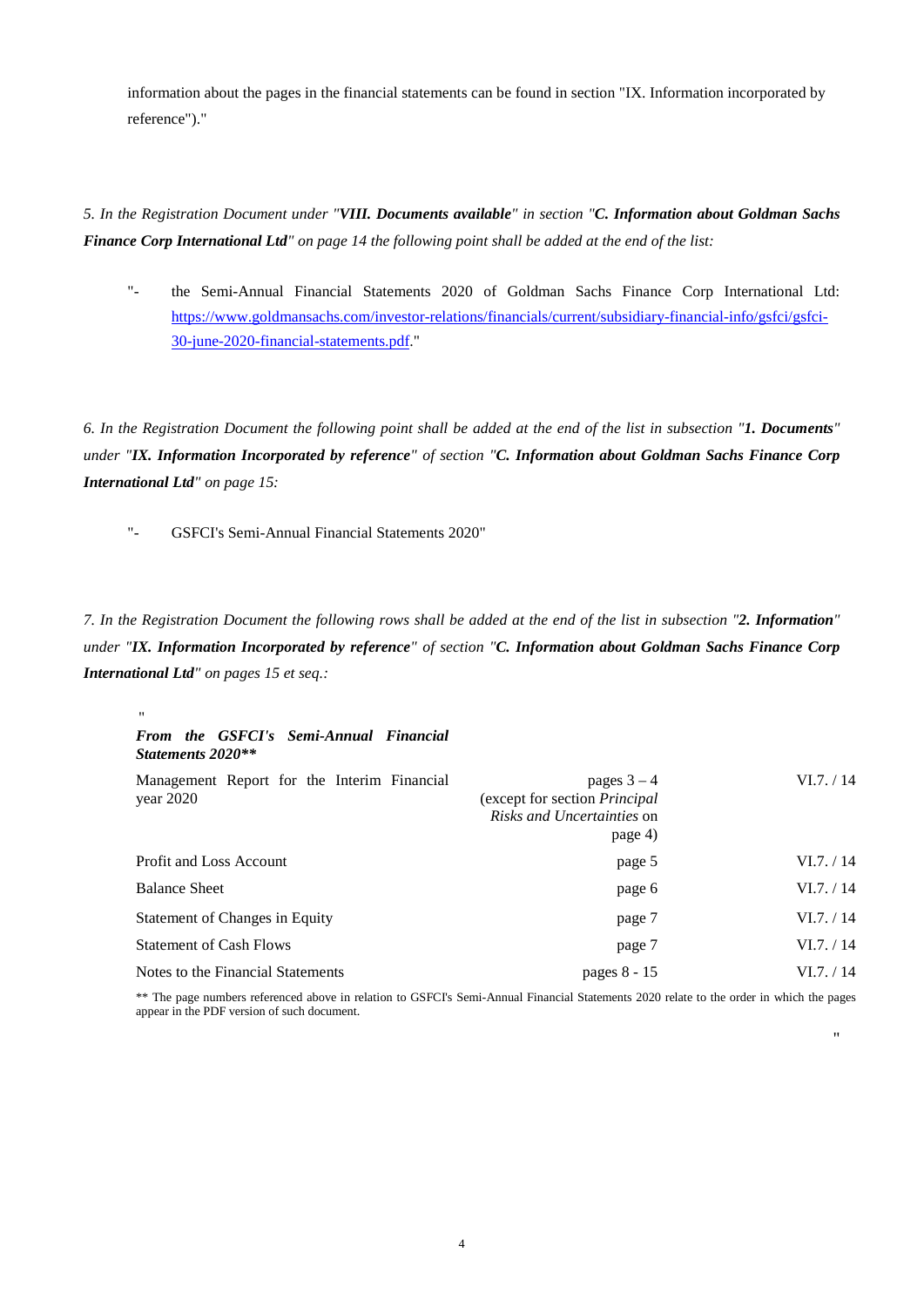*8. In the Registration Document at the end of subsection "2. Information" under "IX. Information Incorporated by reference" of section "C. Information about Goldman Sachs Finance Corp International Ltd" on pages 15 et seq. the following paragraph shall be added:* 

"The GSFCI's Semi-Annual Financial Statements 2020 has been published on the website <https://www.goldmansachs.com/investor-relations/financials/index.html>and can be downloaded under the following link [https://www.goldmansachs.com/investor-relations/financials/current/subsidiary-financial](https://www.goldmansachs.com/investor-relations/financials/current/subsidiary-financial-info/gsfci/gsfci-30-june-2020-financial-statements.pdf)[info/gsfci/gsfci-30-june-2020-financial-statements.pdf](https://www.goldmansachs.com/investor-relations/financials/current/subsidiary-financial-info/gsfci/gsfci-30-june-2020-financial-statements.pdf)."